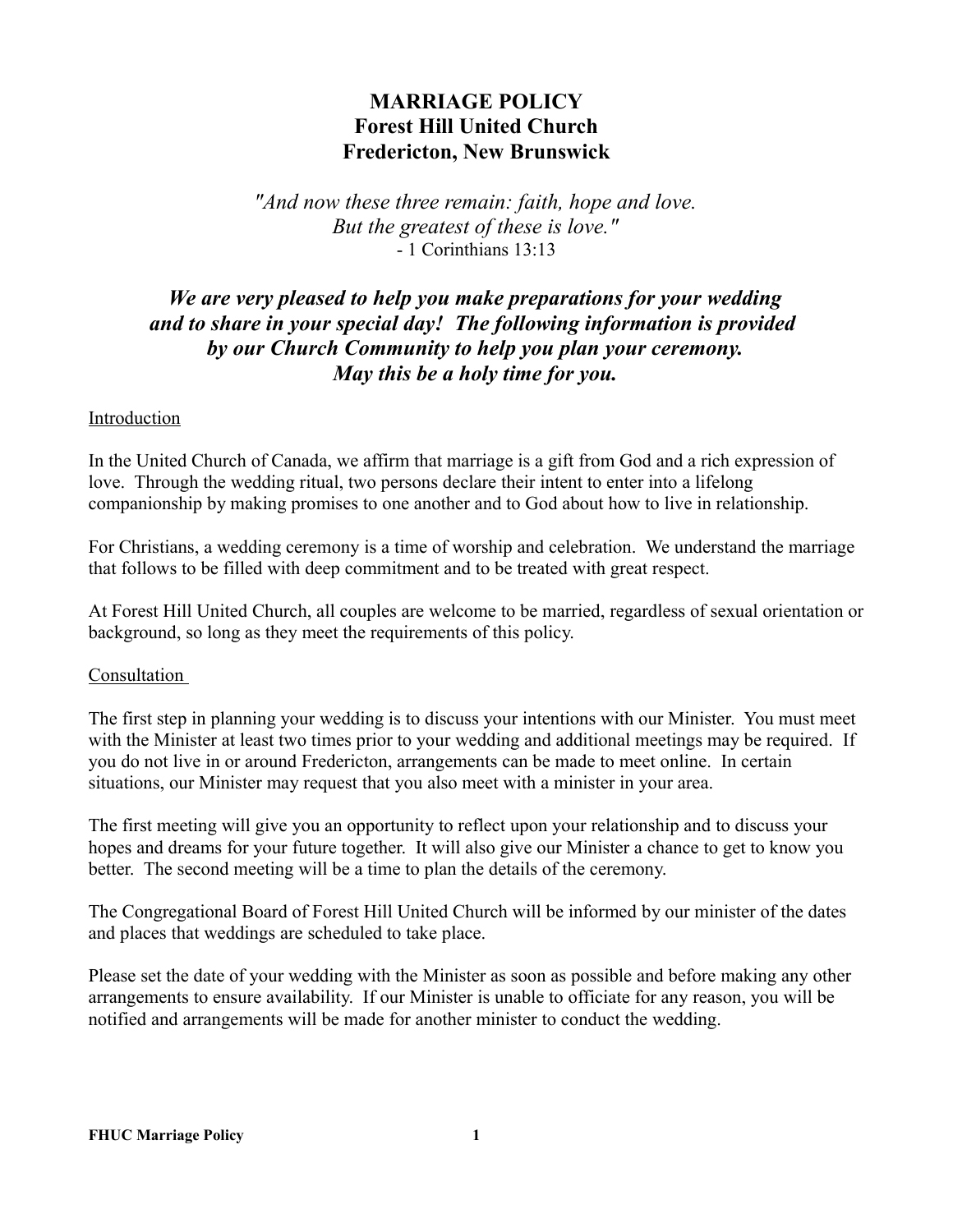## **Paperwork**

The marriage license must be given to the Minister as soon as it is available. Marriage licenses may be obtained from Service New Brunswick, which has a centre at 432 Queen Street in Fredericton. You will be charged a fee for the license. Please note that marriage licenses do expire. For more information, please visit http://www.snb.ca.

Other personal information (ex. birth dates, medicare numbers, parents' birthplaces, and addresses for two witnesses) will be collected by the Minister in order to complete the required paperwork. It will be kept confidential.

## Music & Musicians

You may discuss your choices of songs, hymns, solos, instrumentals, recorded music or other musical offerings with the Minister to ensure that they are appropriate for your ceremony. It is your responsibility, however, to contact the Pianist and/or other musicians to confirm selections with them. Our Church Pianist should be the first person invited to play when piano music is requested.

#### Participants in the Ceremony

As you discuss the ceremony with our minister, you will discover that there are opportunities for friends or family members to be involved in a number of ways, such as lighting candles or reading scripture. During the ceremony, two witnesses 19 years or older are required to sign the documents.

It is helpful to select ushers to welcome guests. They should be at the wedding venue at least 30 minutes prior to the wedding. The rest of the wedding party should arrive at least 15 minutes beforehand.

The participation of another licensed clergyperson, who may be a member of your family or a close friend, is also a possibility. This may be arranged in consultation with our Minister, who we require to be the presiding minister at the ceremony.

## Location

Your wedding can take place on or off Forest Hill United Church property. If you choose to get married in our church, we will help you make those arrangements. If you choose a different location, it is your responsibility to make the arrangements with the venue. It is strongly recommended that you ensure a microphone is available. If you plan to have your wedding outdoors, please reserve a rain location.

Our Church Building offers a multi-purpose space which can be arranged in various ways to suit your needs. However, the church building is the spiritual home for a worshipping community. Please do not remove the furnishings or wall hangings without permission. We ask that you not use confetti or rice inside or outside the building. Bubble mixture must be limited to outside for the safety of the guests and wedding party.